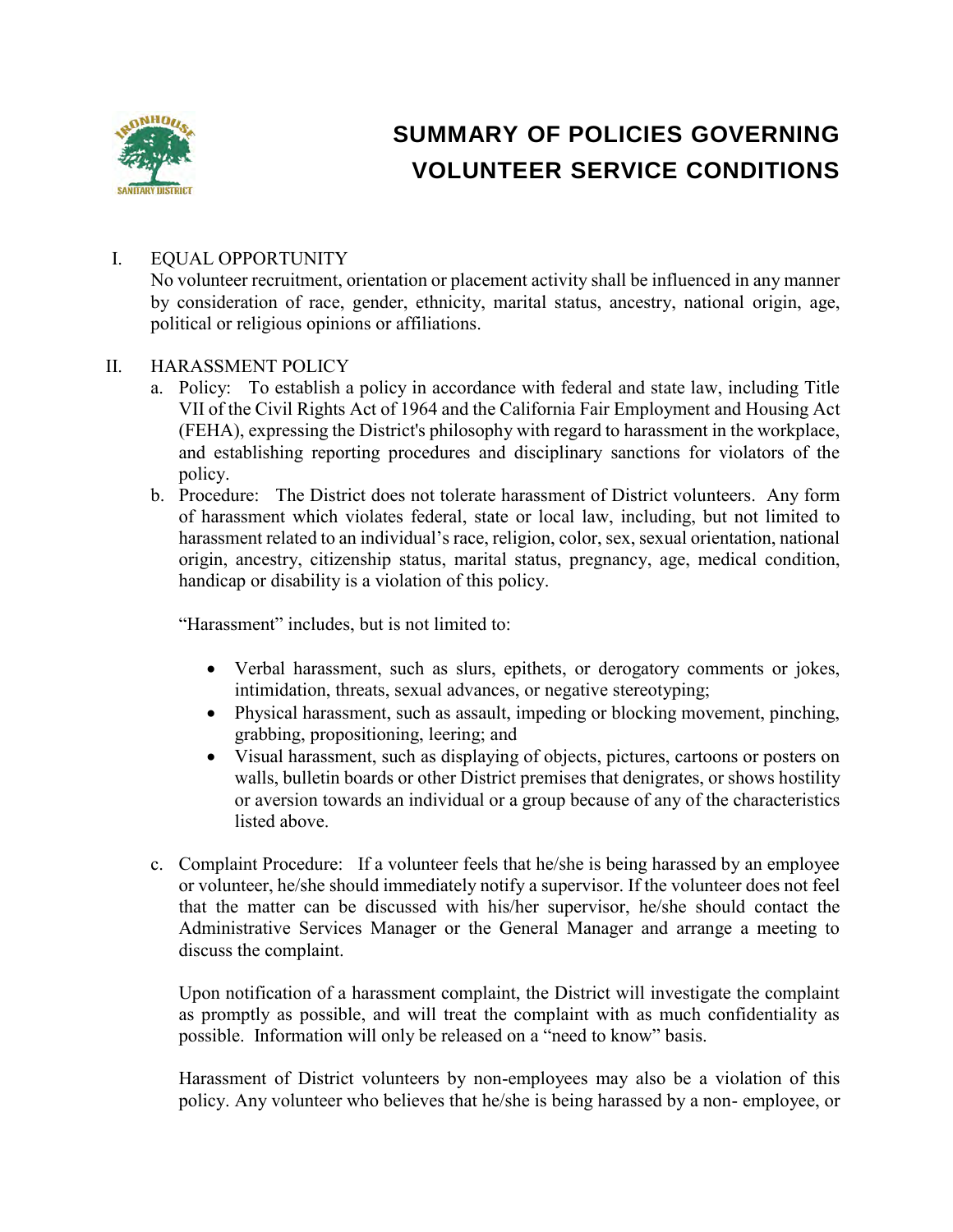who observes harassment of a volunteer by a non-employee, should report such harassment to a supervisor.

No Retaliation: The District will not retaliate, nor will it tolerate retaliation, against individuals who complain in good faith about harassment in the workplace.

Volunteers have an obligation to comply with this No Harassment Policy and complaint procedure. Violation of this policy can lead to the termination of the volunteer assignment.

Any individual who engages in conduct contrary to this policy may be personally liable in any legal action brought against him/her or the District.

#### III. VIOLENCE IN THE WORKPLACE

The District will not tolerate physical acts of violence of threats of physical acts of violence from District volunteers, employees or non-employees on site, and will take proactive steps to protect its volunteers, employees and others conducting business with the District. Threatening remarks or threats of physical violence made in person, via phone, voicemail, or email will not be tolerated and may be considered harassment.

A volunteer who is in immediate danger of a violent act or who has just been victimized by a violent act, or another volunteer or employee who witnessed a violent act or threat of a violent act shall place themselves out of harm's way and make immediate contact with a supervisor or appropriate staff.

Volunteers who have reason to believe that they, or another District volunteer or employee may be victimized by a violent act sometime in the future, at the workplace, or as a direct result of their employment with the District, shall notify their supervisor immediately, so appropriate action may be taken.

#### IV. ELECTRONIC MEDIA

Ironhouse Sanitary District's electronic media is provided for the purpose of performing job functions including communication, information exchange, and research. Electronic media includes all types of electronic equipment such as computers, computer peripherals, computer software, laptops, voicemail, electronic mail (e-mail), Internet access, online information services and other electronic type of equipment that the District deems as electronic media. These resources are provided for the use of the District employees and volunteers for business-related purposes and, as such, do not offer privacy protections expected from a personal system.

Use of electronic media for personal reasons shall be kept to a minimum. Supervisors and managers reserve the right to enter, search, and monitor the computer files, voicemail, e-mail, internet navigation history, or any type of electronic file of any employee, without advance notice, for business purposes such as monitoring work flow or productivity, investigating theft, disclosure of confidential business or proprietary information, or personal abuse of the system.